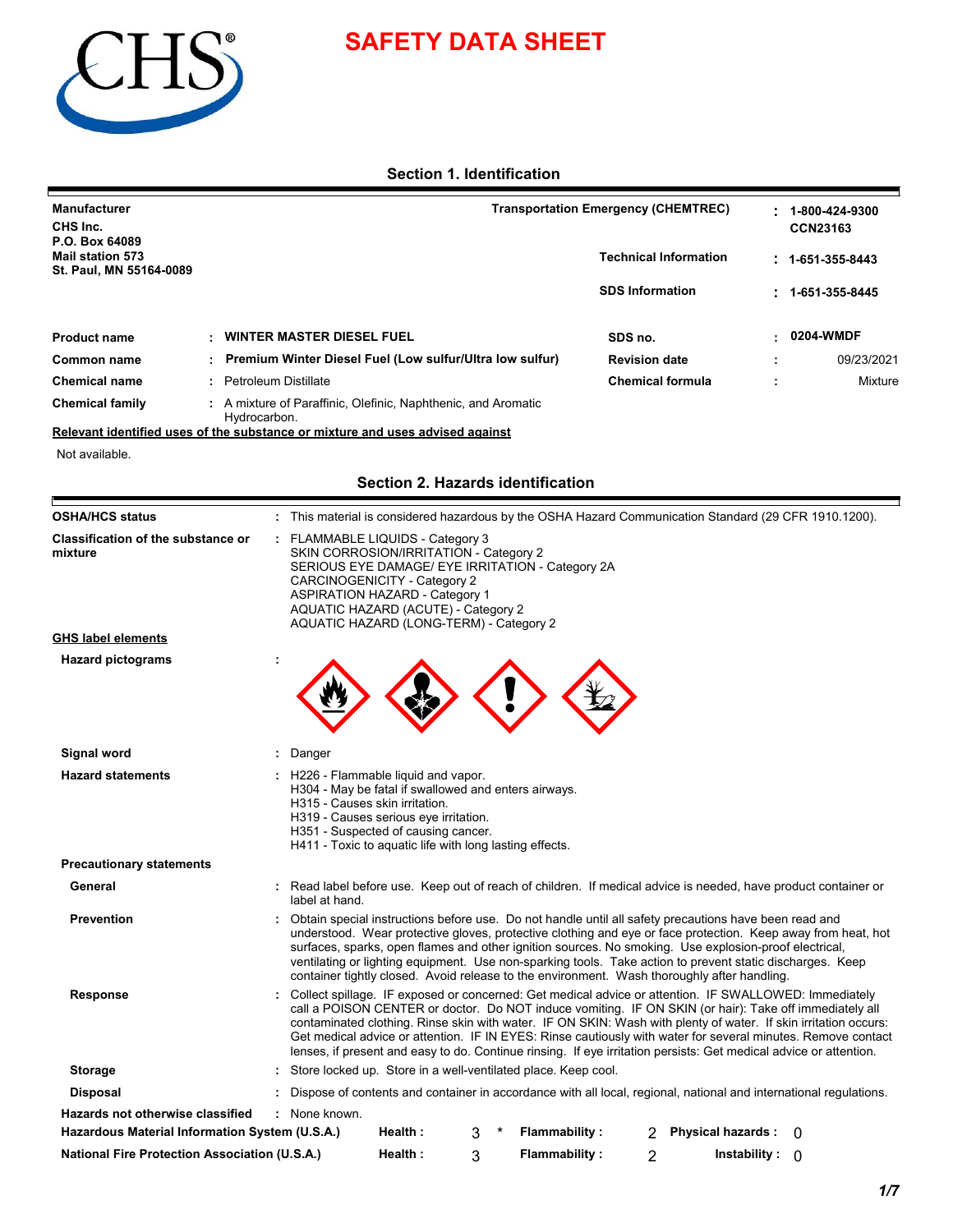## **Section 3. Composition/information on ingredients**

#### **Substance/mixture :** Mixture

**Chemical name :** Petroleum Distillate

F

Е

**Other means of identification :** Premium Winter Diesel Fuel (Low Sulfur/ Ultra Low Sulfur)

| Ingredient name                             | %           | <b>CAS number</b> |
|---------------------------------------------|-------------|-------------------|
| Distillates (petroleum), hydrotreated light | 250 - ≤75   | 64742-47-8        |
| Kerosine (Petroleum), Hydrodesulfurized     | ≥50 - ≤75   | 64742-81-0        |
| Kerosine (Petroleum)                        | $≥50 - ≤75$ | 8008-20-6         |
| Fuels, diesel, No 2                         | 225 - ≤50   | 68476-34-6        |
| Naphthalene                                 | l≥1 - ≤3    | $91 - 20 - 3$     |
| Ethylbenzene                                | $≥0.3 - 1$  | 100-41-4          |

The exact percentage (concentration) in the composition has been withheld as a trade secret in accordance with paragraph (i) of §1910.1200.

**There are no ingredients present which, within the current knowledge of the supplier and in the concentrations applicable, are classified as hazardous to health or the environment and hence require reporting in this section.**

#### **Occupational exposure limits, if available, are listed in Section 8.**

**Section 4. First aid measures**

| Description of necessary first aid measures        |                                                                                                                                                                                                                                                                                                          |
|----------------------------------------------------|----------------------------------------------------------------------------------------------------------------------------------------------------------------------------------------------------------------------------------------------------------------------------------------------------------|
| Eye contact                                        | If material comes in contact with the eyes, immediately wash the eyes with large amounts of water for 15<br>minutes, occasionally lifting the lower and upper lids. Get medical attention.                                                                                                               |
| Inhalation                                         | : If person breathes in large amounts of material, move the exposed person to fresh air at once. If breathing has<br>stopped, perform artificial respiration. Keep the person warm and at rest. Get medical attention as soon as<br>possible.                                                            |
| <b>Skin contact</b>                                | If the material comes in contact with the skin, wash the contaminated skin with soap and water promptly. If the<br>material penetrates through clothing, remove the clothing and wash the skin with soap and water promptly. If<br>irritation persists after washing, get medical attention immediately. |
| Ingestion                                          | If material has been swallowed, do not induce vomiting. Get medical attention immediately.                                                                                                                                                                                                               |
| Most important symptoms/effects, acute and delayed |                                                                                                                                                                                                                                                                                                          |
| Potential acute health effects                     |                                                                                                                                                                                                                                                                                                          |
| Eye contact                                        | : Causes serious eye irritation.                                                                                                                                                                                                                                                                         |
| Inhalation                                         | No known significant effects or critical hazards.                                                                                                                                                                                                                                                        |
| <b>Skin contact</b>                                | : Causes skin irritation.                                                                                                                                                                                                                                                                                |
| Ingestion                                          | : May be fatal if swallowed and enters airways.                                                                                                                                                                                                                                                          |
| Over-exposure signs/symptoms                       |                                                                                                                                                                                                                                                                                                          |
| Eye contact                                        | : Adverse symptoms may include the following: pain or irritation, watering, redness.                                                                                                                                                                                                                     |
| Inhalation                                         | Adverse symptoms may include the following: respiratory tract irritation, coughing.                                                                                                                                                                                                                      |
| <b>Skin contact</b>                                | : Adverse symptoms may include the following: irritation, redness.                                                                                                                                                                                                                                       |
| Ingestion                                          | : No known significant effects or critical hazards.                                                                                                                                                                                                                                                      |
|                                                    | Indication of immediate medical attention and special treatment needed, if necessary                                                                                                                                                                                                                     |
| Notes to physician                                 | : Treat symptomatically. Contact poison treatment specialist immediately if large quantities have been ingested<br>or inhaled.                                                                                                                                                                           |
| <b>Specific treatments</b>                         | : No specific treatment.                                                                                                                                                                                                                                                                                 |
| <b>Protection of first-aiders</b>                  | : No action shall be taken involving any personal risk or without suitable training. It may be dangerous to the<br>person providing aid to give mouth-to-mouth resuscitation.                                                                                                                            |
| See toxicological information (Section 11)         |                                                                                                                                                                                                                                                                                                          |
|                                                    | Section 5. Fire-fighting measures                                                                                                                                                                                                                                                                        |

#### **Extinguishing media**

F

| Suitable extinguishing media<br>Unsuitable extinguishing media | : Dry Chemical, Foam, Carbon Dioxide $(CO2)$ , Water (fog pattern).<br>Do not use water jet.                                                                                                                                                  |
|----------------------------------------------------------------|-----------------------------------------------------------------------------------------------------------------------------------------------------------------------------------------------------------------------------------------------|
| Specific hazards arising from the chemical                     | Vapors are heavier than air and may travel along the ground to a source of ignition (pilot light,<br>heater, electric motor) some distance away. Containers, drums (even empty) can explode when<br>heat (welding, cutting, etc.) is applied. |
| Hazardous thermal decomposition products                       | Decomposition products may include the following materials:<br>carbon dioxide<br>carbon monoxide                                                                                                                                              |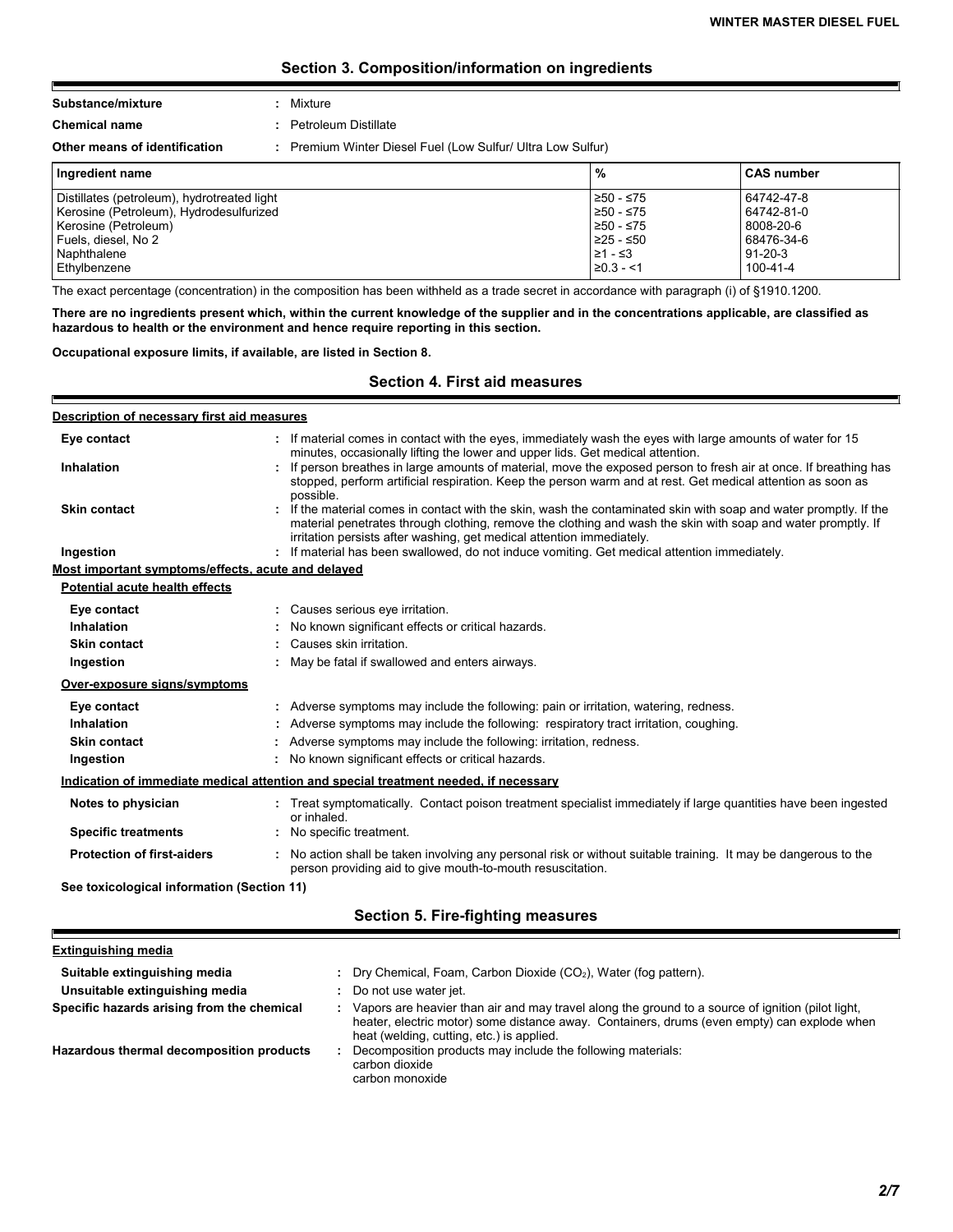| Special protective actions for fire-fighters<br>Special protective equipment for fire-fighters | Water may be ineffective on flames, but should be used to keep fire-exposed containers cool.<br>Water or foam sprayed into container of hot burning product could cause frothing and endanger<br>fire fighters. Large fires, such as tank fires, should be fought with caution. If possible, pump the<br>contents from the tank and keep adjoining structures cool with water. Avoid spreading burning<br>liquid with water used for cooling purposes. Do not flush down public sewers. Avoid inhalation of<br>vapors. Firefighters should wear self-contained breathing apparatus.<br>: Fire-fighters should wear appropriate protective equipment and self-contained breathing apparatus<br>(SCBA) with a full face-piece operated in positive pressure mode. |  |  |
|------------------------------------------------------------------------------------------------|-----------------------------------------------------------------------------------------------------------------------------------------------------------------------------------------------------------------------------------------------------------------------------------------------------------------------------------------------------------------------------------------------------------------------------------------------------------------------------------------------------------------------------------------------------------------------------------------------------------------------------------------------------------------------------------------------------------------------------------------------------------------|--|--|
|                                                                                                | Section 6. Accidental release measures                                                                                                                                                                                                                                                                                                                                                                                                                                                                                                                                                                                                                                                                                                                          |  |  |
| <b>Personal precautions, protective equipment and emergency procedures</b>                     |                                                                                                                                                                                                                                                                                                                                                                                                                                                                                                                                                                                                                                                                                                                                                                 |  |  |
| For non-emergency personnel                                                                    | : Keep unnecessary and unprotected personnel from entering. Avoid breathing vapor or mist. Provide adequate<br>ventilation. Wear appropriate respirator when ventilation is inadequate. Put on appropriate personal protective<br>equipment.                                                                                                                                                                                                                                                                                                                                                                                                                                                                                                                    |  |  |
| Methods and materials for containment and cleaning up                                          |                                                                                                                                                                                                                                                                                                                                                                                                                                                                                                                                                                                                                                                                                                                                                                 |  |  |
| Spill                                                                                          | : Contain with dikes or absorbent to prevent migration to sewers/streams. Take up small spill with dry chemical<br>absorbent; large spills may require pump or vacuum prior to absorbent. May require excavation of severely<br>contaminated soil.                                                                                                                                                                                                                                                                                                                                                                                                                                                                                                              |  |  |
|                                                                                                | Section 7. Handling and storage                                                                                                                                                                                                                                                                                                                                                                                                                                                                                                                                                                                                                                                                                                                                 |  |  |
| Precautions for safe handling                                                                  |                                                                                                                                                                                                                                                                                                                                                                                                                                                                                                                                                                                                                                                                                                                                                                 |  |  |

| Precautions for safe handling                                   |                                                                                                                                                                                                                                                                                                                                                                                                                                                                                                                                                                                                                                            |
|-----------------------------------------------------------------|--------------------------------------------------------------------------------------------------------------------------------------------------------------------------------------------------------------------------------------------------------------------------------------------------------------------------------------------------------------------------------------------------------------------------------------------------------------------------------------------------------------------------------------------------------------------------------------------------------------------------------------------|
| <b>Protective measures</b>                                      | : Put on appropriate personal protective equipment (see Section 8). Do not get in eyes or on skin or clothing.<br>Do not breathe vapor or mist. Do not ingest. Use only with adequate ventilation. Wear appropriate respirator<br>when ventilation is inadequate.                                                                                                                                                                                                                                                                                                                                                                          |
| Advice on general occupational<br>hygiene                       | : Eating, drinking and smoking should be prohibited in areas where this material is handled, stored and<br>processed. Workers should wash hands and face before eating, drinking and smoking.                                                                                                                                                                                                                                                                                                                                                                                                                                              |
| Conditions for safe storage,<br>including any incompatibilities | : Store in accordance with local regulations. Store in a segregated and approved area. Store in original<br>container protected from direct sunlight in a dry, cool and well-ventilated area, away from incompatible<br>materials (see Section 10) and food and drink. Store locked up. Eliminate all ignition sources. Separate from<br>oxidizing materials. Keep container tightly closed and sealed until ready for use. Containers that have been<br>opened must be carefully resealed and kept upright to prevent leakage. Do not store in unlabeled containers.<br>Use appropriate containment to avoid environmental contamination. |

## **Section 8. Exposure controls/personal protection**

## **Control parameters**

## **United States**

E

## **Occupational exposure limits**

| Ingredient name                             | <b>Exposure limits</b>                                                       |
|---------------------------------------------|------------------------------------------------------------------------------|
| Distillates (petroleum), hydrotreated light | ACGIH TLV (United States, 3/2020). Absorbed through skin.                    |
|                                             | TWA: 200 mg/m <sup>3</sup> , (as total hydrocarbon vapor) 8 hours.           |
| Kerosine (Petroleum), Hydrodesulfurized     | ACGIH TLV (United States, 3/2020). Absorbed through skin.                    |
|                                             | TWA: 200 mg/m <sup>3</sup> , (as total hydrocarbon vapor) 8 hours.           |
| Kerosine (Petroleum)                        | NIOSH REL (United States, 10/2016).                                          |
|                                             | TWA: 100 mg/m <sup>3</sup> 10 hours.                                         |
|                                             | ACGIH TLV (United States, 3/2020). Absorbed through skin.                    |
|                                             | TWA: 200 mg/m <sup>3</sup> , (as total hydrocarbon vapor) 8 hours.           |
| Fuels, diesel, No 2                         | ACGIH TLV (United States, 3/2020). Absorbed through skin.                    |
|                                             | TWA: 100 mg/m <sup>3</sup> , (measured as total hydrocarbons) 8 hours. Form: |
|                                             | Inhalable fraction and vapor                                                 |
| Naphthalene                                 | ACGIH TLV (United States, 3/2020). Absorbed through skin.                    |
|                                             | TWA: 10 ppm 8 hours.                                                         |
|                                             | TWA: $52 \text{ mg/m}^3$ 8 hours.                                            |
|                                             | NIOSH REL (United States, 10/2016).                                          |
|                                             | TWA: 10 ppm 10 hours.<br>TWA: 50 mg/m <sup>3</sup> 10 hours.                 |
|                                             | STEL: 15 ppm 15 minutes.                                                     |
|                                             | STEL: 75 mg/m <sup>3</sup> 15 minutes.                                       |
|                                             | OSHA PEL (United States, 5/2018).                                            |
|                                             | TWA: 10 ppm 8 hours.                                                         |
|                                             | TWA: 50 mg/m <sup>3</sup> 8 hours.                                           |
| Ethylbenzene                                | ACGIH TLV (United States, 3/2020).                                           |
|                                             | TWA: 20 ppm 8 hours.                                                         |
|                                             | NIOSH REL (United States, 10/2016).                                          |
|                                             | TWA: 100 ppm 10 hours.                                                       |
|                                             | TWA: 435 mg/m <sup>3</sup> 10 hours.                                         |
|                                             | STEL: 125 ppm 15 minutes.                                                    |
|                                             | STEL: 545 mg/m <sup>3</sup> 15 minutes.                                      |
|                                             | OSHA PEL (United States, 5/2018).                                            |
|                                             | TWA: 100 ppm 8 hours.                                                        |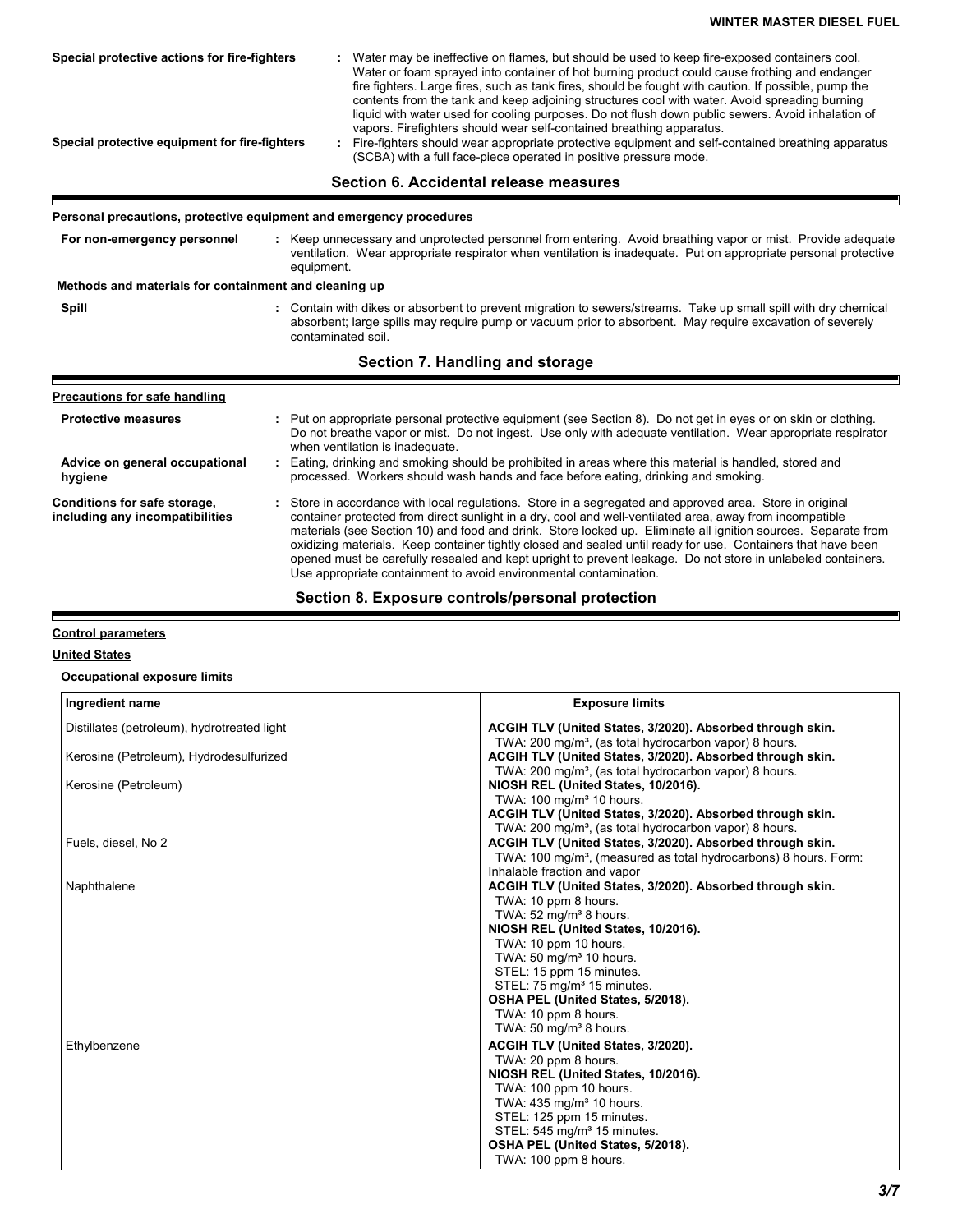|                                        | TWA: $435 \text{ mg/m}^3$ 8 hours.                                                                                                                                                                                                                            |  |
|----------------------------------------|---------------------------------------------------------------------------------------------------------------------------------------------------------------------------------------------------------------------------------------------------------------|--|
| Appropriate engineering controls       | : Use only with adequate ventilation.                                                                                                                                                                                                                         |  |
| <b>Environmental exposure controls</b> | Emissions from ventilation or work process equipment should be checked to ensure they comply with the<br>requirements of environmental protection legislation.                                                                                                |  |
| Individual protection measures         |                                                                                                                                                                                                                                                               |  |
| <b>Hygiene measures</b>                | : Wash hands, forearms and face thoroughly after handling chemical products, before eating, smoking and using<br>the lavatory and at the end of the working period. Ensure that eyewash stations and safety showers are close<br>to the workstation location. |  |
| Eye/face protection                    | : Recommended: Splash goggles and a face shield, where splash hazard exists.                                                                                                                                                                                  |  |
| <b>Skin protection</b>                 |                                                                                                                                                                                                                                                               |  |
| <b>Hand protection</b>                 | : 4 - 8 hours (breakthrough time): Nitrile gloves.                                                                                                                                                                                                            |  |
| <b>Body protection</b>                 | : Recommended: Long sleeved coveralls.                                                                                                                                                                                                                        |  |
| Other skin protection                  | : Recommended: Impervious boots.                                                                                                                                                                                                                              |  |
| <b>Respiratory protection</b>          | : If ventilation is inadequate, use a NIOSH-certified respirator with an organic vapor cartridge and P95 particulate<br>filter.                                                                                                                               |  |

# **Section 9. Physical and chemical properties**

| <b>Appearance</b>               | <b>Relative density</b>                                                                           | $: 0.82$ to $0.9$                                                    |
|---------------------------------|---------------------------------------------------------------------------------------------------|----------------------------------------------------------------------|
| <b>Physical state</b>           | : Liquid. [May contain dye]<br><b>Evaporation rate</b>                                            | $:$ >1 (Butyl acetate = 1)                                           |
| Color                           | A clear to light yellow liquid. May contain red<br>Solubility<br>dye.                             | : Insoluble in the following materials: cold water<br>and hot water. |
| Odor                            | Solubility in water<br>Hydrocarbon.                                                               | : Insoluble                                                          |
| <b>Odor threshold</b>           | · Not available.<br><b>Partition coefficient: n-</b>                                              | : Not applicable.                                                    |
| pH                              | octanol/water<br>Not available.                                                                   |                                                                      |
| <b>Melting point</b>            | <b>Auto-ignition</b><br>: Not available.<br>temperature                                           | : $>256.66^{\circ}$ C ( $>494^{\circ}$ F)                            |
| <b>Boiling point</b>            | <b>Decomposition</b><br>: 171.11 to 298.88 °C (340 to 570 °F)<br>temperature                      | : Not available.                                                     |
| Flash point                     | <b>SADT</b><br>Closed cup: 38 to $66^{\circ}$ C (100.4 to 150.8 $^{\circ}$ F)<br>[Pensky-Martens] | : Not available.                                                     |
| <b>Flammability</b>             | Viscosity<br>Not available.                                                                       | : Not available.                                                     |
| Lower and upper                 | Vapor pressure<br>Lower: 0.7%                                                                     | : <6.7 kPa (<50 mm Hg) (68°F)                                        |
| explosive (flammable)<br>limits | Upper: $5%$<br>Vapor density                                                                      | : $>1$ [Air = 1]                                                     |

## **Section 10. Stability and reactivity**

| Reactivity                              | : No specific test data related to reactivity available for this product or its ingredients.                                                                                                                                            |
|-----------------------------------------|-----------------------------------------------------------------------------------------------------------------------------------------------------------------------------------------------------------------------------------------|
| <b>Chemical stability</b>               | : The product is stable.                                                                                                                                                                                                                |
| Possibility of hazardous reactions      | : Under normal conditions of storage and use, hazardous reactions will not occur.                                                                                                                                                       |
| <b>Conditions to avoid</b>              | : Avoid all possible sources of ignition (spark or flame). Do not pressurize, cut, weld, braze, solder, drill, grind or<br>expose containers to heat or sources of ignition. Do not allow vapor to accumulate in low or confined areas. |
| Incompatible materials                  | : Reactive or incompatible with the following materials: Strong oxidizing agents.                                                                                                                                                       |
| <b>Hazardous decomposition products</b> | Under normal conditions of storage and use, hazardous decomposition products should not be produced.                                                                                                                                    |
|                                         |                                                                                                                                                                                                                                         |

# **Section 11. Toxicological information**

## **Information on toxicological effects**

## **Acute toxicity**

 $\blacksquare$ 

| Product/ingredient name                    | Result                   | <b>Species</b> | <b>Dose</b>               | <b>Exposure</b> |
|--------------------------------------------|--------------------------|----------------|---------------------------|-----------------|
| Kerosine (Petroleum),<br>Hydrodesulfurized | LD50 Oral                | Rat            | >5000 mg/kg               |                 |
| Kerosine (Petroleum)                       | LD50 Oral                | Rat            | $15$ g/kg                 |                 |
| Naphthalene                                | LD50 Dermal<br>LD50 Oral | Rabbit<br>Rat  | $>20$ g/kg<br>490 mg/kg   |                 |
| Ethylbenzene                               | LD50 Dermal<br>LD50 Oral | Rabbit<br>Rat  | >5000 mg/kg<br>3500 mg/kg |                 |

**Irritation/Corrosion**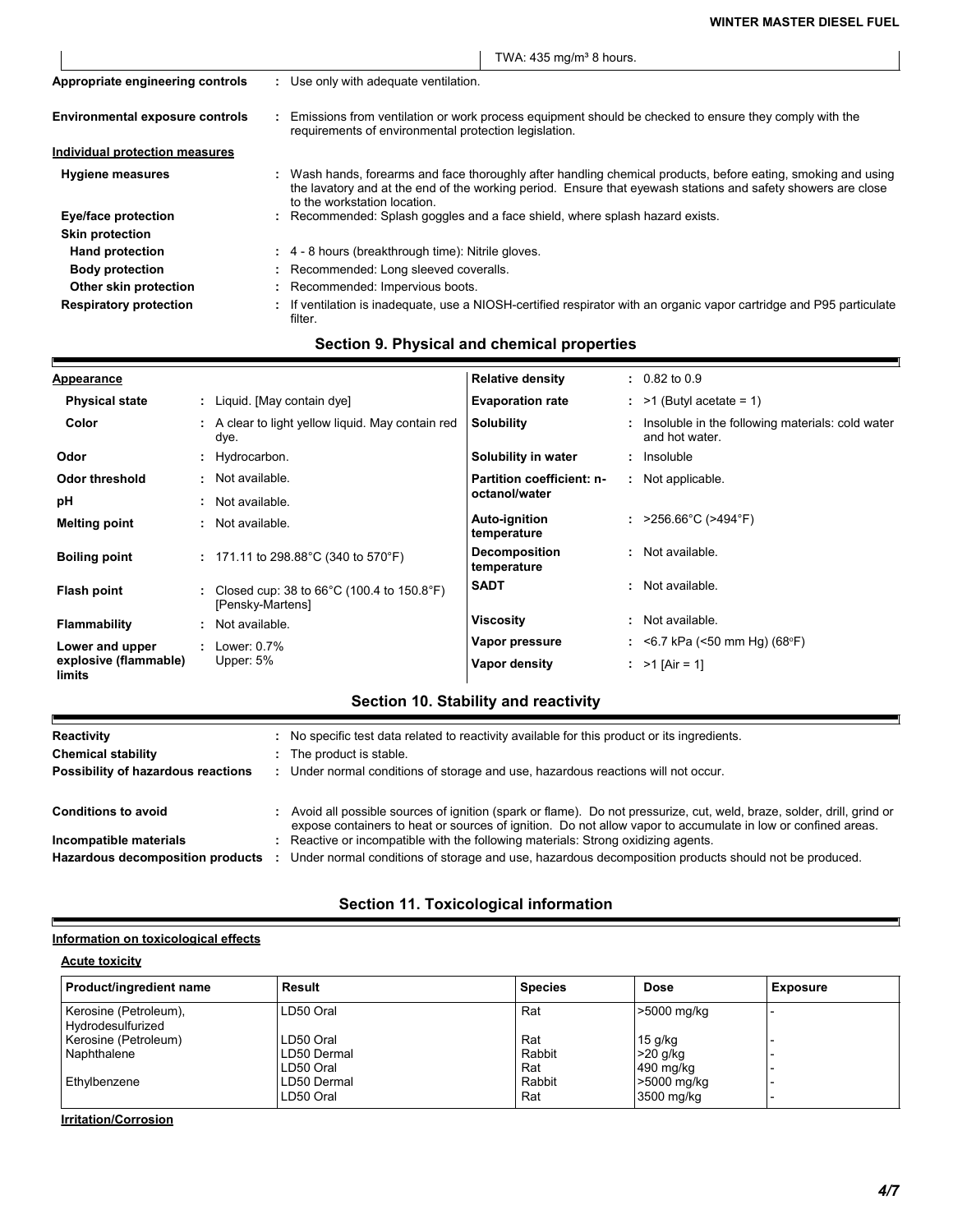| Product/ingredient name                    | Result                                             | <b>Species</b>   | Score | <b>Exposure</b>          | <b>Observation</b> |
|--------------------------------------------|----------------------------------------------------|------------------|-------|--------------------------|--------------------|
| Kerosine (Petroleum),<br>Hydrodesulfurized | Skin - Moderate irritant                           | Rabbit           |       | 24 hours 500 mg          |                    |
| Kerosine (Petroleum)                       | Skin - Moderate irritant                           | Rabbit           |       | $0.5$ mL                 |                    |
|                                            | Skin - Moderate irritant<br>Skin - Severe irritant | Rabbit<br>Rabbit |       | 24 hours 100 %<br>500 mg |                    |
| Naphthalene                                | Skin - Mild irritant                               | Rabbit           |       | 495 ma                   |                    |
| Ethylbenzene                               | Eyes - Severe irritant<br>Skin - Mild irritant     | Rabbit<br>Rabbit |       | 500 ma<br>24 hours 15 mg |                    |
|                                            |                                                    |                  |       |                          |                    |

#### **Sensitization**

**Skin :** Not hazardous (per manufacturer). **Respiratory :** Not hazardous (per manufacturer). Not hazardous (per manufacturer).

## **Mutagenicity**

There is no data available.

## **Carcinogenicity**

#### **Classification**

| Product/ingredient name                             | <b>OSHA</b> | <b>IARC</b> | <b>NTP</b>                                       |
|-----------------------------------------------------|-------------|-------------|--------------------------------------------------|
| Kerosine (Petroleum)<br>Naphthalene<br>Ethylbenzene |             | 2B<br>2B    | Reasonably anticipated to be a human carcinogen. |

#### **Reproductive toxicity**

There is no data available.

#### **Teratogenicity**

There is no data available.

## **Specific target organ toxicity (single exposure)**

There is no data available.

#### **Specific target organ toxicity (repeated exposure)**

| <b>Name</b>  | Category | Route of exposure | <b>Target organs</b> |
|--------------|----------|-------------------|----------------------|
| Ethylbenzene | Category |                   | hearing organs       |

## **Aspiration hazard**

| <b>Name</b>                                 | Result                                |
|---------------------------------------------|---------------------------------------|
| Distillates (petroleum), hydrotreated light | <b>ASPIRATION HAZARD - Category 1</b> |
| Kerosine (Petroleum), Hydrodesulfurized     | <b>ASPIRATION HAZARD - Category 1</b> |
| Kerosine (Petroleum)                        | <b>ASPIRATION HAZARD - Category 1</b> |
| l Ethvlbenzene                              | <b>ASPIRATION HAZARD - Category 1</b> |

**Information on the likely routes of exposure**

**:** Dermal contact. Eye contact. Inhalation. Ingestion.

## **Section 12. Ecological information**

#### **Toxicity**

 $\blacksquare$ 

| Product/ingredient name                        | Result                             | <b>Species</b>                             | <b>Exposure</b> |
|------------------------------------------------|------------------------------------|--------------------------------------------|-----------------|
| Distillates (petroleum), hydrotreated<br>light | Acute LC50 2200 µg/L Fresh water   | Fish - Lepomis macrochirus                 | 4 days          |
| Naphthalene                                    | Acute EC50 1.6 mg/L Fresh water    | Daphnia - Daphnia magna - Neonate          | 48 hours        |
|                                                | Acute LC50 2350 µg/L Marine water  | Crustaceans - Palaemonetes pugio           | 48 hours        |
|                                                | Acute LC50 213 µg/L Fresh water    | l Fish - Melanotaenia fluviatilis - Larvae | 96 hours        |
|                                                | Chronic NOEC 0.5 mg/L Marine water | Crustaceans - Uca pugnax - Adult           | 3 weeks         |
|                                                | Chronic NOEC 1.5 mg/L Fresh water  | Fish - Oreochromis mossambicus             | 60 days         |
| Ethylbenzene                                   | Acute LC50 13.3 mg/L Marine water  | Crustaceans - Artemia sp. - Nauplii        | 48 hours        |
|                                                | Acute LC50 13.9 mg/L Fresh water   | Daphnia - Daphnia magna - Neonate          | 48 hours        |

**Persistence and degradability**

There is no data available.

**Bioaccumulative potential**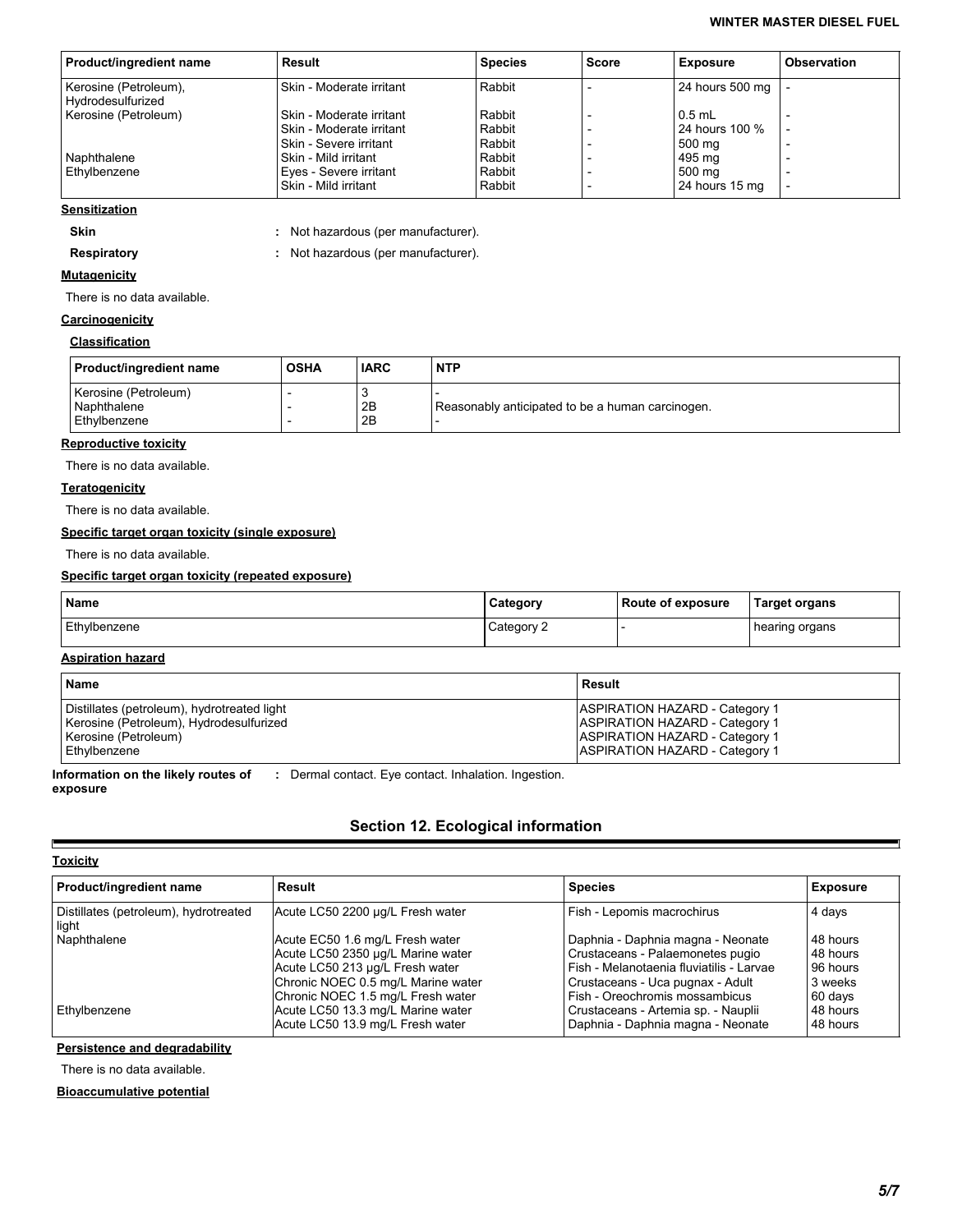| Product/ingredient name                                      | LogP <sub>ow</sub>                                                                                                                       | <b>BCF</b>                                                                                                                                                                                                                                                                                                                     | <b>Potential</b>  |
|--------------------------------------------------------------|------------------------------------------------------------------------------------------------------------------------------------------|--------------------------------------------------------------------------------------------------------------------------------------------------------------------------------------------------------------------------------------------------------------------------------------------------------------------------------|-------------------|
| Fuels, diesel, No 2<br>Naphthalene<br>Ethylbenzene           | >3.3<br>3.4<br>3.6                                                                                                                       | 36.5 to 168                                                                                                                                                                                                                                                                                                                    | low<br>low<br>low |
| Mobility in soil                                             |                                                                                                                                          |                                                                                                                                                                                                                                                                                                                                |                   |
| Soil/water partition coefficient (Koc)                       | There is no data available.                                                                                                              |                                                                                                                                                                                                                                                                                                                                |                   |
| Other adverse effects                                        | : No known significant effects or critical hazards.                                                                                      |                                                                                                                                                                                                                                                                                                                                |                   |
|                                                              | <b>Section 13. Disposal considerations</b>                                                                                               |                                                                                                                                                                                                                                                                                                                                |                   |
| <b>Disposal methods</b>                                      |                                                                                                                                          | Disposal of this product, solutions and any by-products should comply with the requirements of environmental<br>protection and waste disposal legislation and any regional local authority requirements.                                                                                                                       |                   |
|                                                              | <b>Section 14. Transport information</b>                                                                                                 |                                                                                                                                                                                                                                                                                                                                |                   |
| <b>DOT IDENTIFICATION NUMBER NA1993</b>                      | DOT proper shipping name                                                                                                                 | DIESEL FUEL RQ (Naphthalene)                                                                                                                                                                                                                                                                                                   |                   |
| <b>DOT Hazard Class(es)</b><br>3                             | PG<br>- III                                                                                                                              | <b>DOT-TDG EMER, RESPONSE</b><br><b>GUIDE NO.</b>                                                                                                                                                                                                                                                                              | 128               |
|                                                              | <b>Section 15. Regulatory information</b>                                                                                                |                                                                                                                                                                                                                                                                                                                                |                   |
| <b>U.S. Federal regulations</b>                              | <b>TSCA 8(a) PAIR:</b> Naphthalene: 4-Nonylphenol, Branched<br>TSCA 8(a) CDR Exempt/Partial exemption: Not determined<br>Ethylenediamine | TSCA 5(a)2 proposed significant new use rules: 4-Nonylphenol, Branched<br>United States inventory (TSCA 8b): All components are active or exempted.<br>Clean Water Act (CWA) 307: Naphthalene; Ethylbenzene; Toluene; Benzene<br>Clean Water Act (CWA) 311: Naphthalene; Ethylbenzene; Xylene; Toluene; Benzene; Formaldehyde; |                   |
| Clean Air Act Section 602 Class I Substances                 | : Not listed                                                                                                                             | <b>DEA List I Chemicals (Precursor Chemicals)</b>                                                                                                                                                                                                                                                                              | : Not listed      |
| <b>Clean Air Act Section 602 Class II Substances</b>         | : Not listed                                                                                                                             | <b>DEA List II Chemicals (Essential Chemicals)</b>                                                                                                                                                                                                                                                                             | : Not listed      |
| Clean Air Act Section 112(b) Hazardous Air Pollutants (HAPs) | : Listed                                                                                                                                 |                                                                                                                                                                                                                                                                                                                                |                   |

#### **SARA 302/304**

### **Composition/information on ingredients**

|                                 |                  |              | <b>SARA 302 TPQ</b> |                | I SARA 304 RQ |               |
|---------------------------------|------------------|--------------|---------------------|----------------|---------------|---------------|
| <b>Name</b>                     | $\%$             | <b>EHS</b>   | (lbs)               | (gallons)      | (Ibs)         | (gallons)     |
| Formaldehyde<br>Ethylenediamine | ≤0.001<br>≤0.001 | Yes.<br>Yes. | 500<br>10000        | 73.9<br>1337.1 | 100<br>5000   | 14.8<br>668.5 |

**SARA 304 RQ :** 74074074.1 lbs / 33629629.6 kg [10330242.2 gal / 39104220.5 L]

**SARA 311/312**

**Hazard classifications :** FLAMMABLE LIQUIDS - Category 3 SKIN CORROSION/IRRITATION - Category 2 SERIOUS EYE DAMAGE/ EYE IRRITATION - Category 2A CARCINOGENICITY - Category 2 ASPIRATION HAZARD - Category 1

#### **Composition/information on ingredients**

| <b>Name</b>                                 | <b>Classification</b>                            |
|---------------------------------------------|--------------------------------------------------|
| Distillates (petroleum), hydrotreated light | FLAMMABLE LIQUIDS - Category 3                   |
|                                             | <b>ASPIRATION HAZARD - Category 1</b>            |
| Kerosine (Petroleum), Hydrodesulfurized     | <b>FLAMMABLE LIQUIDS - Category 3</b>            |
|                                             | SKIN CORROSION/IRRITATION - Category 2           |
|                                             | SERIOUS EYE DAMAGE/ EYE IRRITATION - Category 2A |
|                                             | <b>ASPIRATION HAZARD - Category 1</b>            |
| Kerosine (Petroleum)                        | FLAMMABLE LIQUIDS - Category 3                   |
|                                             | SKIN CORROSION/IRRITATION - Category 2           |
|                                             | SERIOUS EYE DAMAGE/ EYE IRRITATION - Category 2A |
|                                             | <b>ASPIRATION HAZARD - Category 1</b>            |
| Fuels, diesel, No 2                         | FLAMMABLE LIQUIDS - Category 3                   |
|                                             | <b>CARCINOGENICITY - Category 2</b>              |
| Naphthalene                                 | FLAMMABLE SOLIDS - Category 2                    |
|                                             | <b>ACUTE TOXICITY (oral) - Category 4</b>        |
|                                             | <b>CARCINOGENICITY - Category 2</b>              |
| Ethylbenzene                                | FLAMMABLE LIQUIDS - Category 2                   |
|                                             |                                                  |